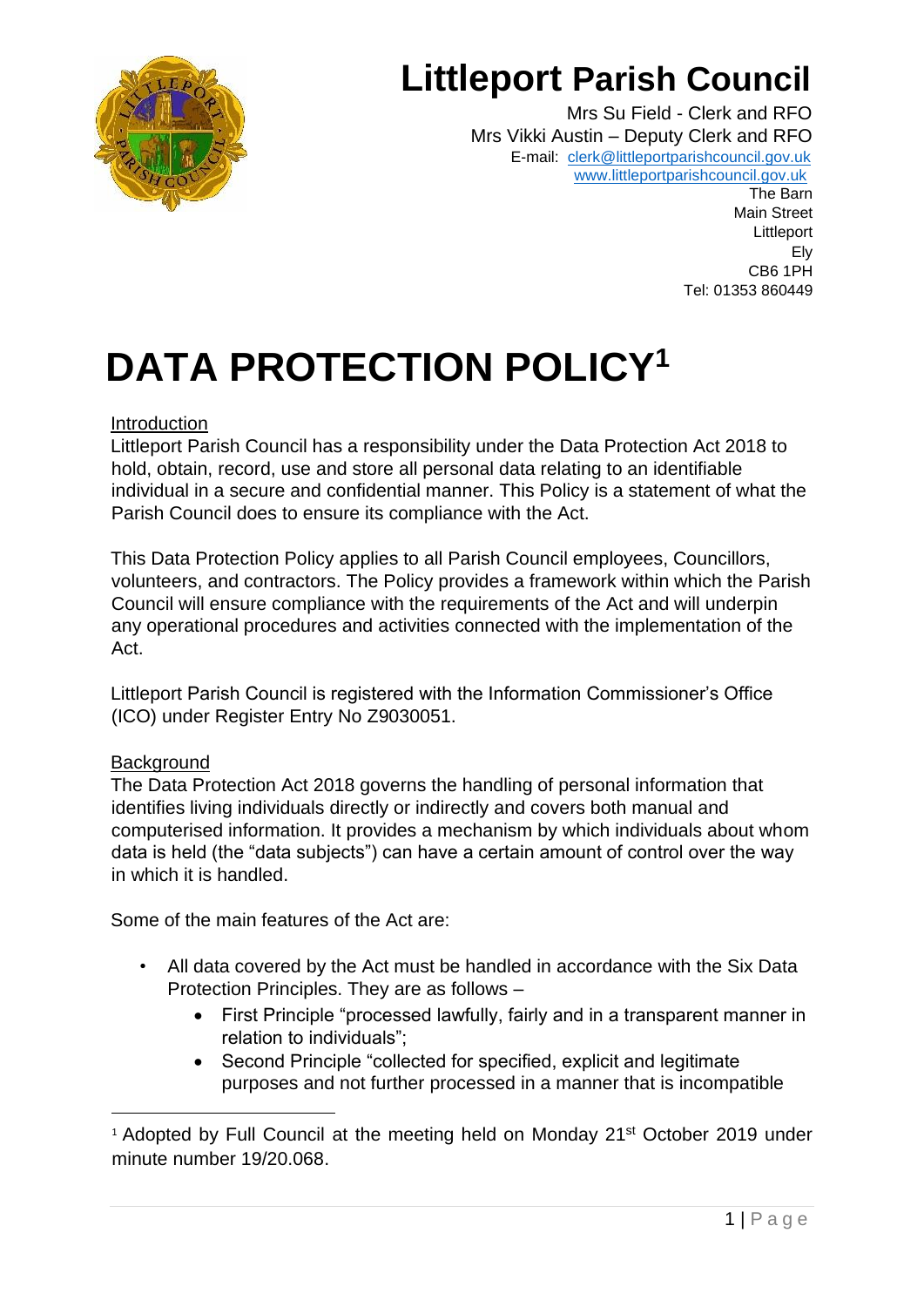with those purposes; further processing for archiving purposes in the public interest, scientific or historical research purposes or statistical purposes shall not be considered to be incompatible with the initial purposes";

- Third Principle "adequate, relevant and limited to what is necessary in relation to the purposes for which they are processed";
- Fourth Principle "accurate and, where necessary, kept up to date; every reasonable step must be taken to ensure that personal data that are inaccurate, having regard to the purposes for which they are processed, are erased or rectified without delay";
- Fifth Principle "kept in a form which permits identification of data subjects for no longer than is necessary for the purposes for which the personal data are processed; personal data may be stored for longer periods insofar as the personal data will be processed solely for archiving purposes in the public interest, scientific or historical research purposes or statistical purposes subject to implementation of the appropriate technical and organisational measures required by the GDPR in order to safeguard the rights and freedoms of individuals": and
- Sixth Principle "processed in a manner that ensures appropriate security of the personal data, including protection against unauthorised or unlawful processing and against accidental loss, destruction or damage, using appropriate technical or organisational measures".
- The person about whom the information is held (the "data subject") has various rights under the Act, including the right to be informed about what personal data is being processed, the right to request access to that information, the right to request that inaccuracies, or incomplete data, are rectified, and the right to have personal data erased and to prevent, or restrict, processing in specific circumstances. Individuals also have the right to object to processing based on the performance of a task in the public interest/exercise of official authority (including profiling), direct marketing (including profiling); and processing for the purposes of scientific/historical research and statistics. There are also rights concerning automated decision making (including profiling) and data portability.
- Processing of special categories of data must be done under a lawful basis. This data includes information about race, ethnic origin, political persuasion, religious belief, trade union membership, genetics, biometrics (where used for identification purposes), health, sex life and sexual orientation.
- The Data Protection Act 2018 deals with criminal offence data in a similar way to special category data and sets out specific conditions providing lawful authority for processing it.
- There is a principle of accountability of data controllers to implement appropriate technical and organisational measures that include internal data protection policies and procedures, staff training and awareness of the requirements of the Act, internal audits of processing activities, maintaining relevant documentation on processing activities, appointing a data protection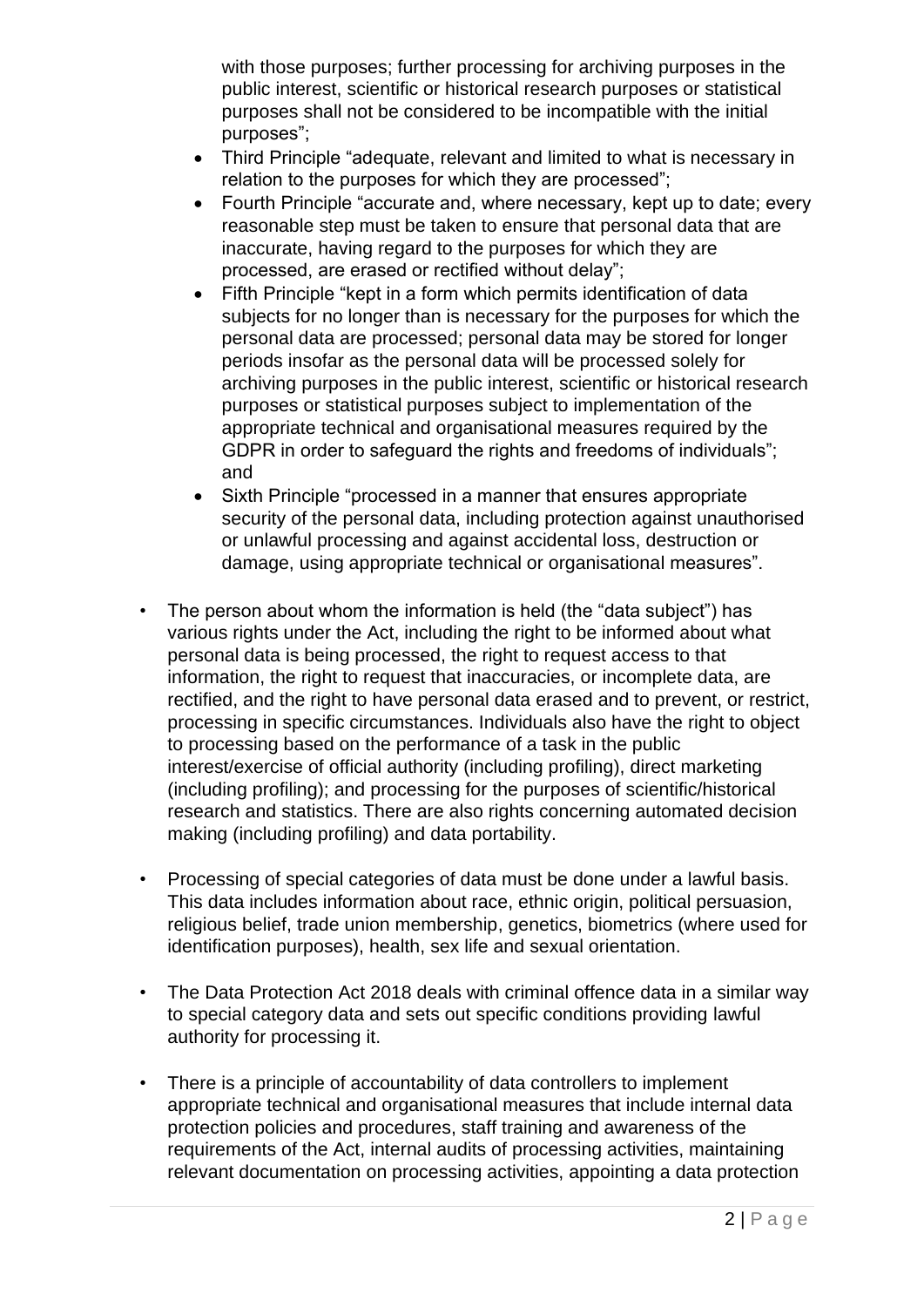officer, and implementing measures that meet the principles of data protection by design and data protection by default, including data minimisation, transparency, and creating and improving security features on an ongoing basis.

- Data protection impact assessments are carried out where appropriate as part of the design and planning of projects, systems and programmes.
- Data controllers must have written contracts in place with all data processors and ensure that processors are only appointed if they can provide 'sufficient guarantees' that the requirements of the Act will be met and the rights of data subjects protected.
- Data breaches that are likely to result in a risk to the rights and freedoms of individuals must be reported to the Information Commissioner's Office within 72 hours of the Controller becoming aware of the breach. Where a breach is likely to result in a high risk to the rights and freedoms of individuals, the Council will notify those individuals concerned directly.
- The Information Commissioner is responsible for regulation and issue notices to organisations where they are not complying with the requirements of the Act. The Information Commissioner also has the ability to prosecute those who commit offences under the Act, and to issue fines.

#### Roles and Responsibilities

Data Protection Officer

The Data Protection Officer is the Clerk who is responsible for the following tasks -

- Informing and advising the Parish Council, as data controller, and any employee of the Council who carries out processing of personal data, of that person's obligations under the legislation;
- Providing advice and monitoring for the carrying out of a data protection impact assessments; and
- Co-operating with the Information Commissioner's Office and acting as the contact point for the Information Commissioner's Office.

The Parish Council is committed to providing the Data Protection Officer with the necessary resources and access to personal data and processing operations to enable them to perform the tasks outlined above, and to maintain their expert knowledge of data protection law and practice.

Data Controller – Littleport Parish Council

Littleport Parish Council have delegated its full obligations as Data Controller to the Resources Committee.

The Parish Council will be responsible for ensuring that the organisation complies with its responsibilities under the Data Protection Act 2018 through monitoring of activities and incidents via reporting by the Data Protection Officer.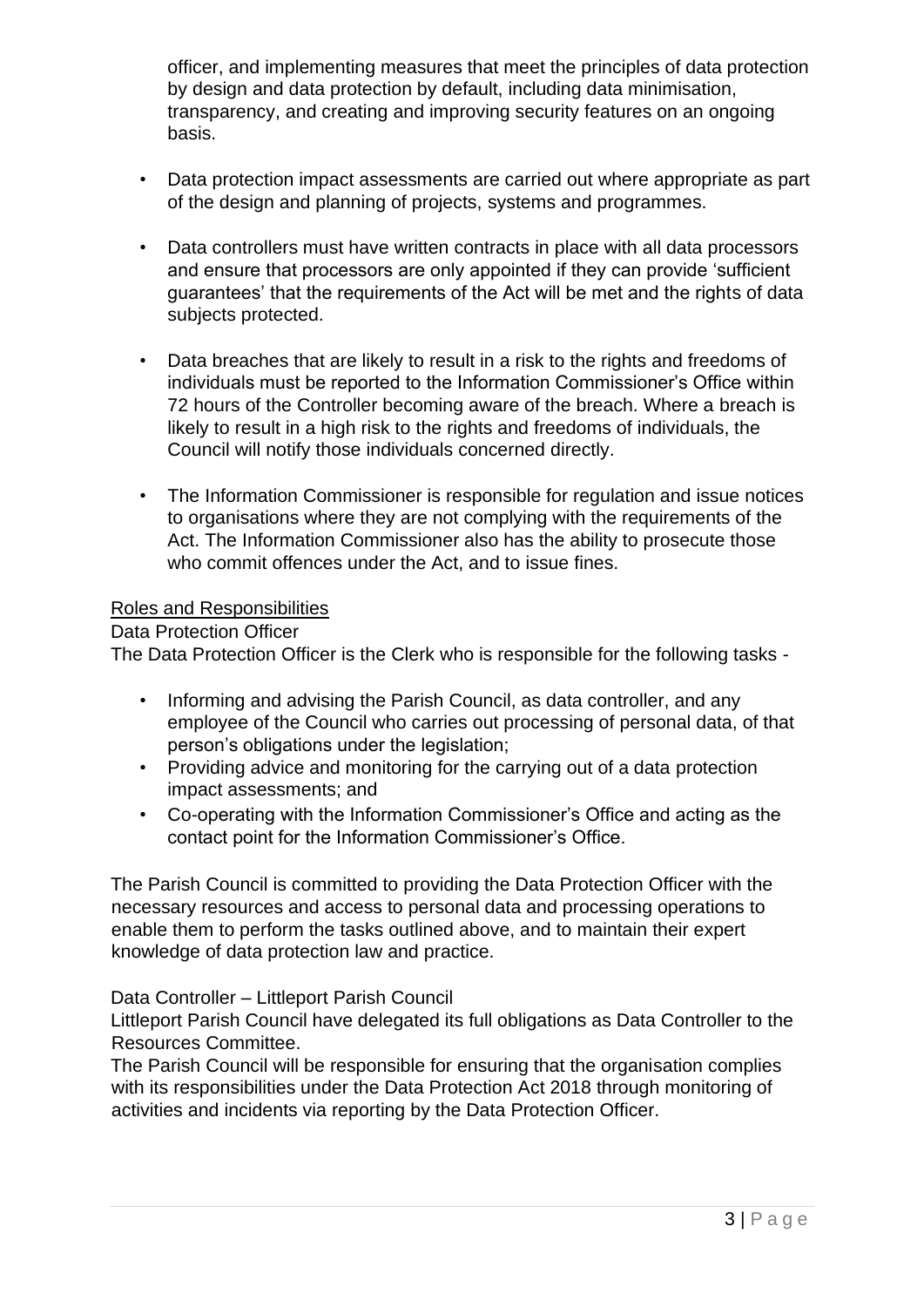#### All Staff and Councillors

All Staff and Councillors will ensure that -

- Personal information is treated in a confidential manner in accordance with this and any associated policies.
- The rights of data subjects are respected at all times.
- Privacy notices will be made available to inform individuals how their data is being processed.
- Personal information is only used for the stated purpose, unless explicit consent has been given by the Data Subject to use their information for a different purpose.
- Personal information is only disclosed on a strict need to know basis, to recipients who are entitled to that information.
- Personal information held within applications, systems, personal or shared drives is only accessed in order to carry out work responsibilities.
- Personal information is recorded accurately and is kept up to date.
- They refer any subject access requests and/or requests in relation to the rights of individuals to the Data Protection Officer.
- They raise actual or potential breaches of the Data Protection Act to the Data Protection Officer as soon as the breach is discovered.

It is the responsibility of all staff and Councillors to ensure that they comply with the requirements of this policy and any associated policies or procedures.

#### **Contractors**

Where contractors are used, the contracts between the Parish Council and these third parties should contain mandatory information assurance clauses to ensure that the contract staff are bound by the same code of behaviour as Parish Council members of staff and Councillors in relation to the Data Protection Act 2018.

#### Volunteers

All volunteers are bound by the same code of behaviour as Parish Council members of staff and Councillors in relation to the Data Protection Act 2018.

#### Records Management

Good records management practice plays a pivotal role in ensuring that the Parish Council is able to meet its obligations to provide information, and to retain it, in a timely and effective manner in order to meet the requirements of the Act. All records should be retained and disposed of in accordance with the Retention of Documents policy.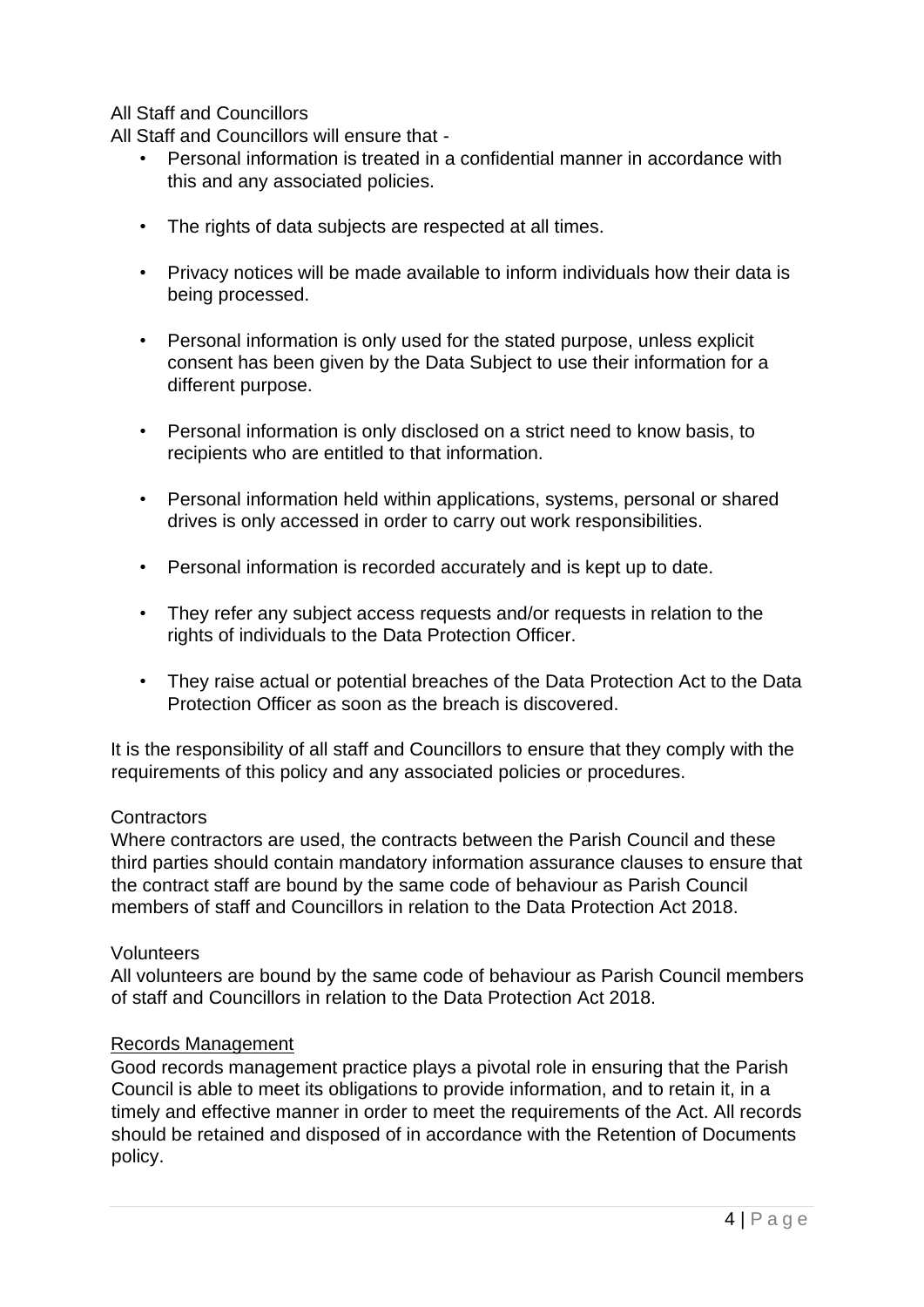#### **Consent**

The Parish Council will take all reasonable steps to ensure that service users, members of staff, volunteers, and contractors are informed of the reasons the Parish Council requires information from them, how that information will be used, and who it will be shared with. This will enable the data subiect to give explicit informed consent to the Parish Council handling their data where the legal basis for processing is consent.

Should the Parish Council wish to use personal data for any purpose other than that specified when it was originally obtained, the data subject's explicit consent should be obtained prior to using the data in the new way, unless exceptionally such use is in accordance with other provisions of the Act.

Should the Parish Council wish to share personal data with anyone other than those recipients specified at the time the data was originally obtained, the data subject's explicit consent should be obtained prior to sharing that data, failure to do so could result in a breach of confidentiality.

#### Accuracy and Data Quality

The Parish Council will ensure that all reasonable steps are taken to confirm the validity of personal information directly with the data subject.

All members of staff and Councillors must ensure that service user personal information is checked and kept accurate and up to date on a regular basis, for example, by checking it with the service user when they attend for appointments in order that the information held can be validated.

Where a member of the public exercises their right for their data to be erased, rectified, or restricted, or where a member of the public objects to the processing of their data, the Data Protection Officer must be notified and the appropriate procedures followed.

## Data Protection Impact Assessments

A data protection impact assessment is a process which helps to assess privacy risks to individuals in the collection, use and disclosure of information. They must be carried out at the early stages of projects and are embedded into the Parish Council's decision making process.

#### **Providers**

The Parish Council must have written contracts in place with all suppliers who process personal data on behalf of the Parish Council as "data processors". The Parish Council will ensure that processors are only appointed if they can provide 'sufficient guarantees' through the procurement process that the requirements of the Act will be met and the rights of data subjects protected.